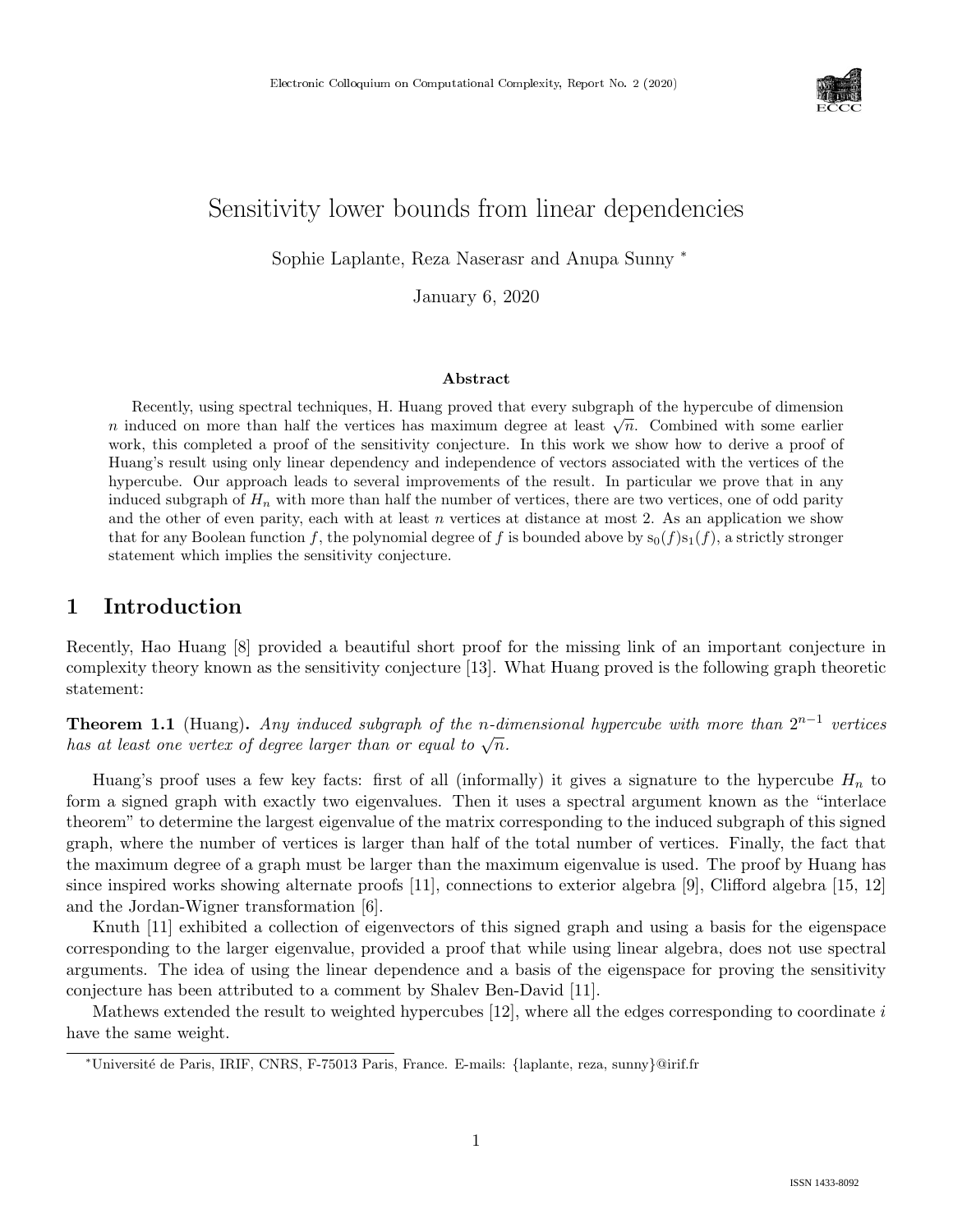In this work, analyzing what makes this eigenvalues argument work, we present a proof which is based on linear dependency and the dimension of vector spaces. Our approach leads to stronger statements which we then use to derive applications in the study of the sensitivity of Boolean functions.

Specifically, we obtain the following new results. Let  $N^F(x)$  be the set of all neighbours of a vertex x in the subgraph of the *n*-dimensional Boolean hypercube induced on a set of vertices  $F$ . The size of this set, which is the degree of x in this subgraph, is denoted by  $d_F(x)$ . Let  $N_2^F(x)$  be the set of vertices  $y \in F$  at distance 2 from  $x$  such there is a unique 2-path in this subgraph from each of them to  $x$ .

**Theorem 1.2.** Given a set F of vertices of the n-dimensional Boolean hypercube with  $|F| \ge 2^{n-1} + 1$ , there exists vertices  $u, v$  in the subgraph induced on F with |u| and |v| having even and odd parity respectively such that  $|N^F(u)| + |N^F_2(u)| \ge n$  and  $|N^F(v)| + |N^F_2(v)| \ge n$ .

Based on a notion of linear dependence which is the essence of this work, a stronger statement is given and proven as Theorem 5.1. As a corollary we obtain the following, which is also given in its stronger form as Corollary 5.2,

**Corollary 1.3.** Given a set F of vertices of the n-dimensional Boolean hypercube with  $|F| \ge 2^{n-1} + 1$ , there exists an edge uv such that  $d_F(u) \times d_F(v) \geq n$  in the induced subgraph on F.

As a corollary we have the following statement relating the degree of a function to its 0-sensitivity and 1-sensitivity (which will be defined in the next section),

**Theorem 1.4.** For any Boolean function f we have  $\deg(f) \leq s_0(f)s_1(f)$ .

We illustrate in Section 5.3, by applying it to Chakraborty's family of Boolean functions, that this is a strictly stronger statement than  $\deg(f) \leq s^2(f)$ .

# 2 Preliminaries

### 2.1 The Boolean hypercube

The Boolean hypercube of dimension of n, denoted  $H_n$ , is a graph whose vertex set  $V(H_n)$  is the set of all binary vectors (or strings) from  $\mathbb{Z}_2^n$ . Two vertices are adjacent to each other if their binary difference is one of the elements of the standard basis, i.e.  $u \sim v$  if  $u \oplus v = e_i$  for some  $i \in \{1, 2, \ldots, n\}$  or equivalently, if their Hamming distance  $d_H(u, v)$  is 1. On labeling the coordinates of the vectors in  $\mathbb{Z}_2^n$  with elements of  $[n] = \{1, 2, ..., n\}$ , there is a natural bijection between binary vectors of length n with subsets of  $[n]$ : a subset B of  $[n]$  is associated with the binary vector  $e_B$  whose coordinate i is 1 if and only if  $i \in B$ . When B contains a single element i, we may write i in place of  $\{i\}$ . Thus  $e_B$  is the natural extension of the standard basis and we use |B| to denote the size of B which also corresponds to the Hamming weight of the corresponding string.

The hypercube of dimension n is a bipartite graph. Vertices  $e_B$  with an even |B| form one part of the hypercube and those with an odd |B| form the other part. The set of odd vertices of  $H_n$  will be denoted by  $U_n^{\text{odd}}$  or simply  $U^{\text{odd}}$  (when n is clear from the context) and the set of even vertices will be denoted by  $U_n^{\text{even}}$ or  $U^{\text{even}}$ .

### 2.2 Binary functions and sensitivity

A binary function is any function from  $\mathbb{Z}_2^n$  to  $\mathbb{Z}_2$ . It can be equivalently viewed as a 2-coloring of vertices of  $H_n$  (not necessarily a proper coloring). Given a binary function f, a vector x is a said to be *sensitive* at coordinate i if  $f(x + e_i) \neq f(x)$ . The sensitivity of x with respect to f is the number of coordinates at which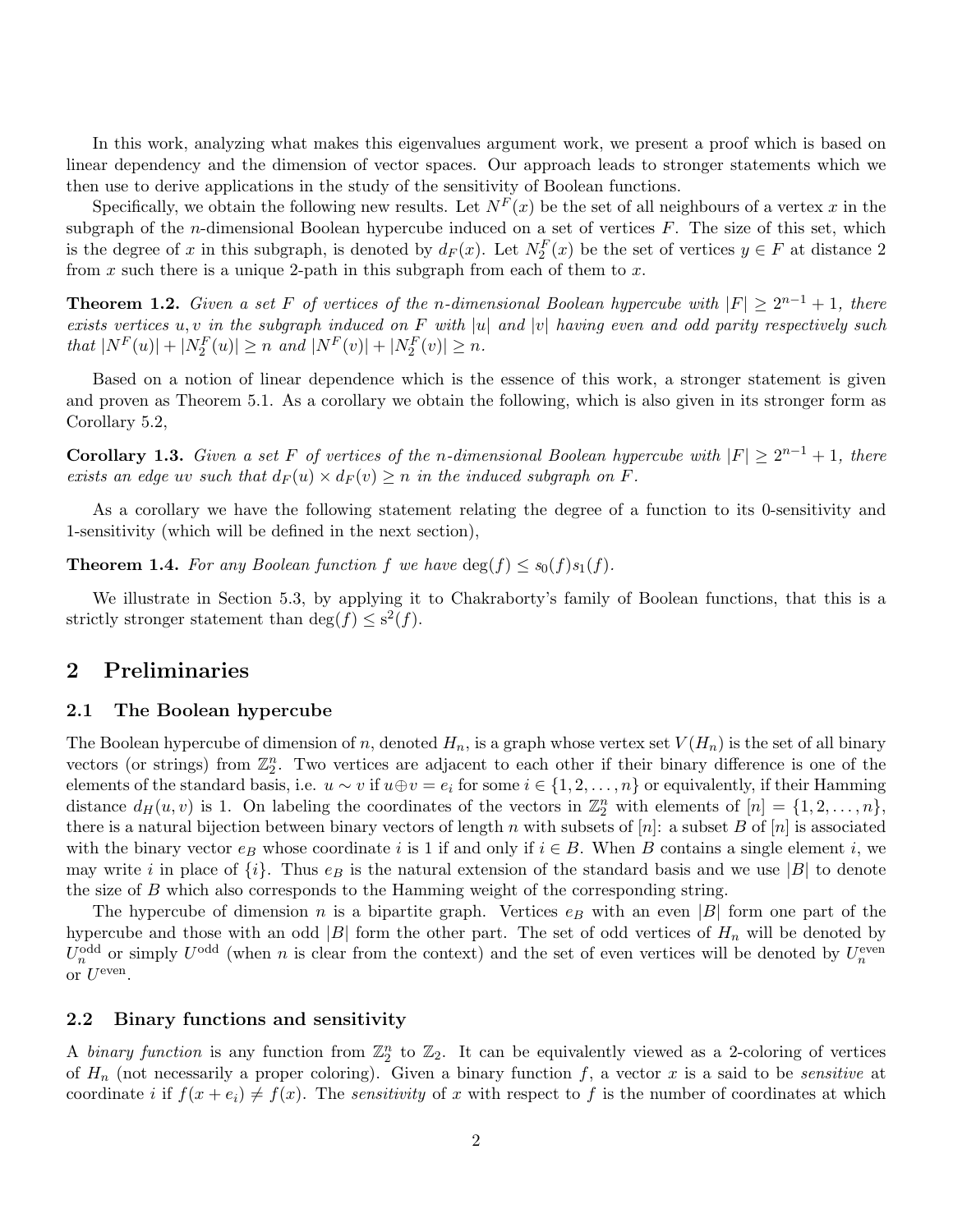it is sensitive. When viewed on a graph, it is the number of vertices of a color different from itself that it is adjacent to. The sensitivity of the function f, denoted  $s(f)$ , is then defined to be the maximum sensitivity over all vectors in  $\mathbb{Z}_2^n$  with respect to f. Given a subset B of  $[n]$ , a vector x is said to be B-sensitive with respect to f, if  $f(x+e_B) \neq f(x)$ . The block sensitivity of x with respect to f is the maximum number of disjoint subsets  $B_i$  of  $[n]$  such that x is  $B_i$ -sensitive for each i. The block sensitivity of f is the maximum block sensitivity over all vectors in  $\mathbb{Z}_2^n$  with respect to f.

The 0-sensitivity of Boolean function f, denoted  $s_0(f)$ , is the maximum sensitivity over binary vectors which evaluate to 0 on f. The 1-sensitivity of Boolean function f, denoted  $s_1(f)$ , is defined similarly.

Definition 2.1. A Boolean function is said to be parity-balanced if the number of even vectors that evaluate to 1 is the same as the number of odd vectors that evaluate to 1 (see Figure 1).



Figure 1: Parity-balance in a Boolean function can be thought of as the equality of the shaded regions in the figure above. A function has full degree if and only if it is not parity-balanced.

#### 2.3 Polynomials and degree

For a vector  $v \in \mathbb{Z}_2^n$  whose support is B, we define the multilinear polynomial  $P_v : \mathbb{R}^n \to \mathbb{R}$  as follows:

$$
P_v = \prod_{i \in B} x_i \prod_{j \in \overline{B}} (1 - x_j).
$$

The polynomial has the property that when restricted to the elements of  $\mathbb{Z}_2^n$ , it takes the value 1 on v and 0 elsewhere. This polynomial has degree *n* where the coefficient of the term  $x_1x_2 \ldots x_n$  is either +1 or −1 depending on the parity of v.

A polynomial  $p : \mathbb{R}^n \to \mathbb{R}$  represents a boolean function f if for all  $x \in \{0,1\}^n$ ,  $p(x) = f(x)$ . Every Boolean function can be represented by a multilinear polynomial  $P_f$  which is the sum of polynomials  $P_v$  such that  $f(v) = 1,$ 

$$
P_f = \sum_{v; f(v) = 1} P_v
$$

We may now define the *degree* of a Boolean function f, denoted  $\deg(f)$ , as the degree of the multilinear polynomial  $P_f$ . Observe that a Boolean function f has full degree (i.e. degree n) if and only if it is not parity-balanced. This can also be found in [2] and was attributed to Yao and Shi.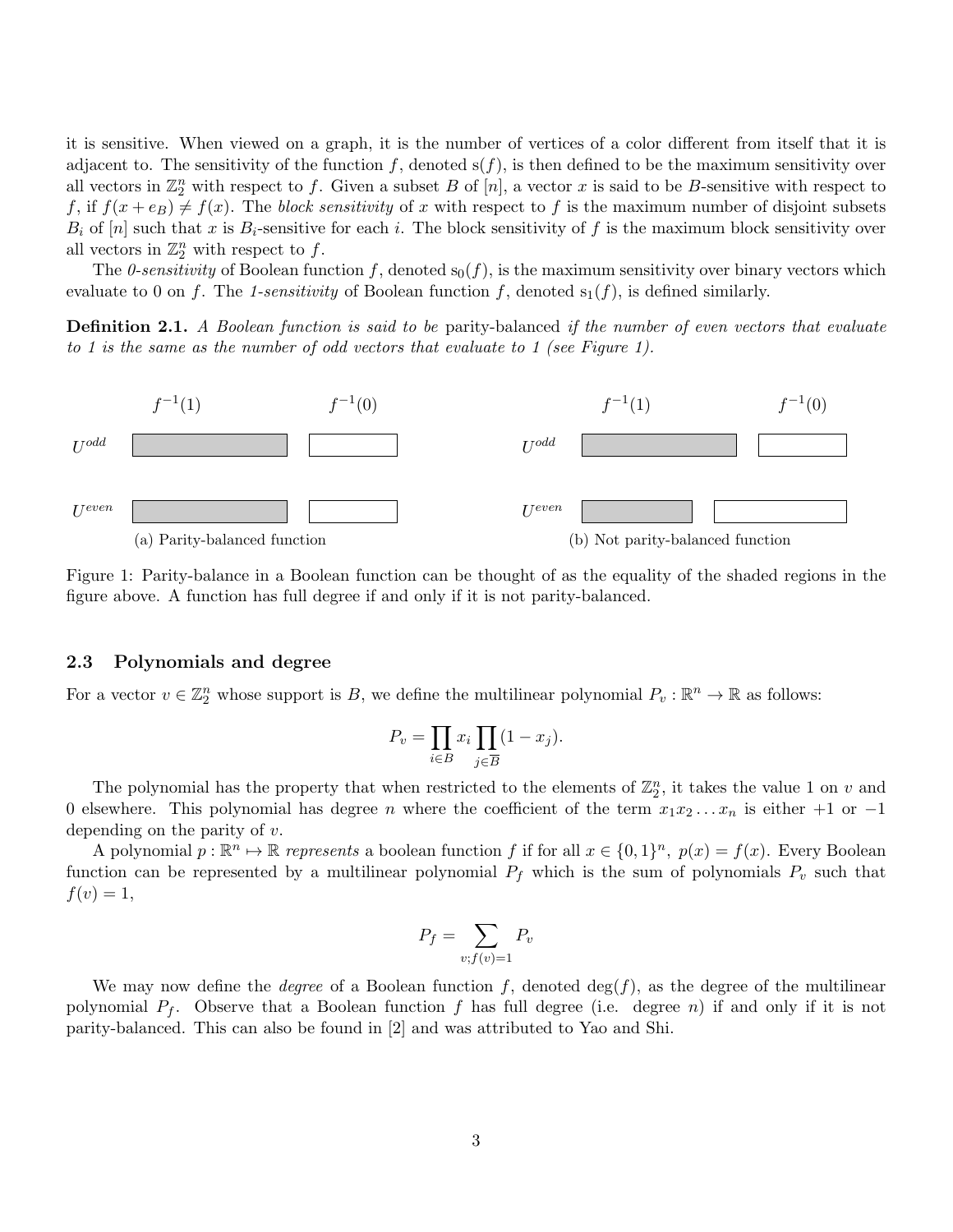# 3 The sensitivity conjecture

The sensitivity conjecture as posed by Nisan and Szegedy [13] was the following problem,

Problem 3.1. For every Boolean function f,

$$
bs(f) \le (s(f))^{O(1)}
$$

The last piece of the proof of this conjecture was proved in 2019 by Huang [8]. Below, we state and review some of the works on the sensitivity conjecture leading up to this paper.

Nisan and Szegedy [13, 14] established a strong connection between degree and block sensitivity of a Boolean function:

Theorem 3.2. (Nisan-Szegedy, Tal) For any Boolean function f, we have:

$$
bs(f) \le deg(f)^2
$$

This was proved using symmetrization and lower bounds on the degree of single-variable polynomials. An excellent exposition on the proof of this theorem and those that relate other measures of complexity of Boolean functions such as certificate complexity, decision tree complexity to block sensitivity can be found in [2]. The theorem in its present form is due to Tal [14].

In 1992, Gotsman and Linial [5] showed the equivalence of the problem of showing that the polynomial degree of a function is at most some polynomial in the sensitivity of the function and the graph theoretic problem stated in Theorem 1.1.

**Theorem 3.3.** (Gotsman-Linial) The following are equivalent for any monotone function  $h : \mathbb{N} \to \mathbb{R}$ :

- 1. For any induced subgraph G of  $H_n$  such that  $|V(G)| \neq 2^{n-1}$ , there exists a vertex with degree  $\geq h(n)$  in either G or  $H_n - G$ .
- 2. For any Boolean function f,  $s(f) \geq h(\deg(f)).$

A rough sketch of this proof is as follows: consider a monomial of the largest degree in the multilinear polynomial representing the Boolean function and discard all variables that do not appear in this monomial (i.e. set them to zero). The sensitivity of the modified function  $f'$  might be smaller than that of the original function, but the polynomial degree of the function is preserved and  $f'$  now has full polynomial degree. The range of  $f'$  is taken to be  $\{+1,-1\}$  instead of  $\{0,1\}$ . This function is further modified as  $g(x) = f'(x)p(x)$  where  $p(x) = (-1)^{\sum x_i}$ is the parity function.

Notice that if we consider the graph induced by the vertices in  $g^{-1}(0)$  (similarly for  $g^{-1}(1)$ ), the graph degree of a vertex x in this subgraph is the sensitivity of x with respect to f. Equivalently, we can bypass q and consider the bipartite graph induced by the vertices in  $(f^{-1}(0) \cap U^{\text{even}}) \cup (f^{-1}(1) \cap U^{\text{odd}})$ , (similarly for  $(f^{-1}(1) \cap U^{\text{even}}) \cup (f^{-1}(0) \cap U^{\text{odd}})).$ 

Since the function  $f'$  has full degree,  $f'$  is not parity-balanced and without loss of generality assume  $|f^{-1}(1) \cap$  $U^{\text{odd}}$  >  $|f^{-1}(1) \cap U^{\text{even}}|$ . This implies that there are more that  $2^{n-1}$  vertices in  $(f^{-1}(1) \cap U^{\text{odd}}) \cup (f^{-1}(0) \cap U^{\text{even}})$ . By proving Theorem 1.1, it was shown that the induced subgraph on this set of vertices has a vertex with By proving Theorem 1.1, it was shown that the induced subgraph on this set of vertices has a vertex with<br>sensitivity at least  $\sqrt{n} = \sqrt{\deg(f)}$ . Hatami et al. [7] provides a clear presentation of this proof and surveys in detail the results leading up to the recent proof of the sensitivity conjecture. Putting together Theorem 1.1, Theorem 3.2 and Theorem 3.3, we now have that  $bs(f) \le s(f)^4$ .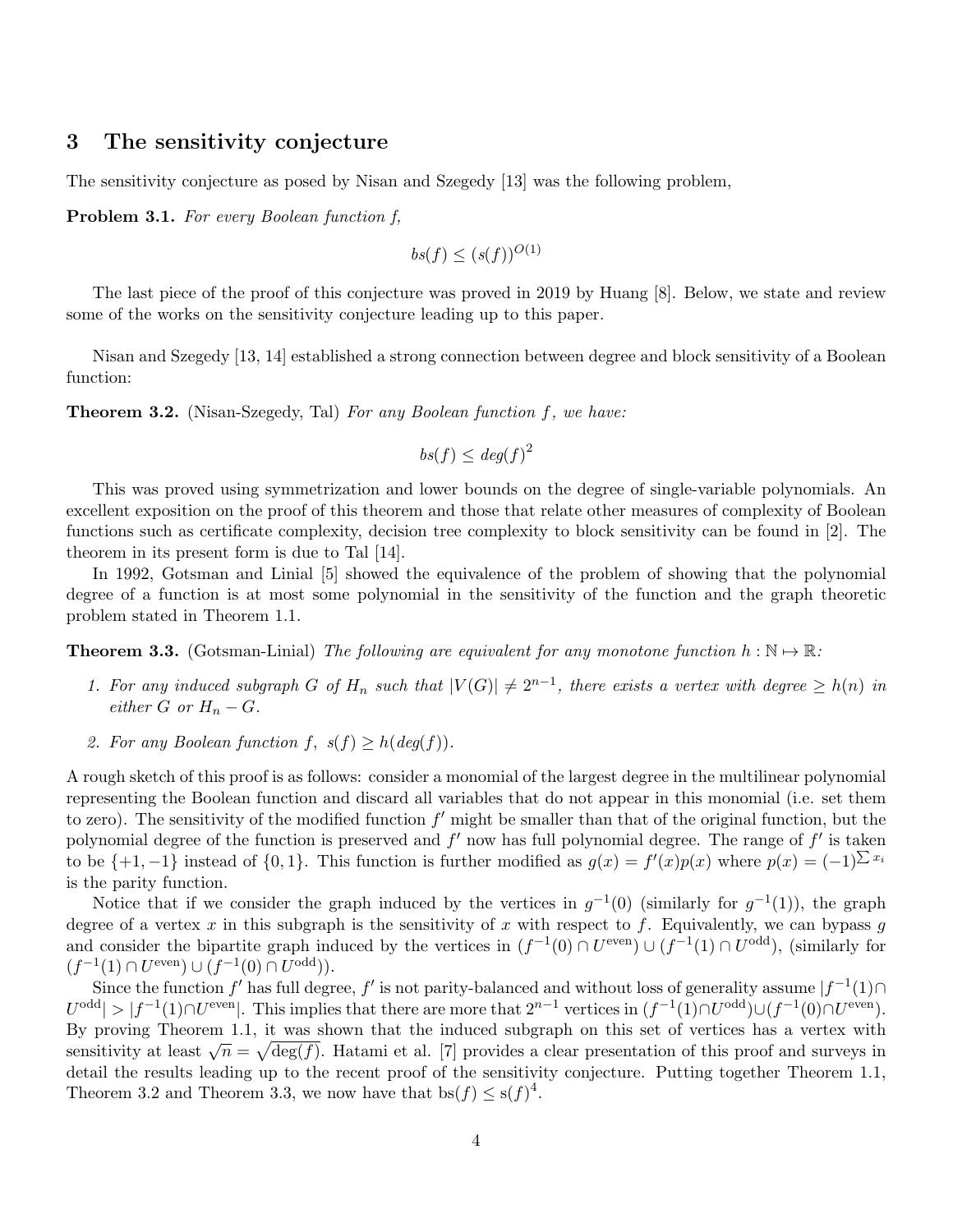# 4 Graph degree lower bound revisited

In this section we first state the key tools and ideas that go into our simplification of Huang's theorem (Theorem 1.1) and then provide the details. Given a hypercube  $H_n$ , let  $\sigma$  be an assignment of + or − to the edges such that each 4-cycle has an odd number of negative edges. As we shall see, this is the only property of Huang's signature that is needed to derive the degree lower bound. Such a signature has been introduced independently in a number of places, in many of them implicitly. For the sake of completeness, we will discuss in Section 4.1 the construction of such a signature, how to find all such signatures and we will provide some references to previous appearances of this signature. To simplify notation, we extend  $\sigma$  by setting it to 0 for all non-adjacent pairs of vertices in the Boolean hypercube.

A crucial step in our approach is the following definition. Recall that a binary vector or a binary string of length n is a vertex of  $H_n$ . For any vertex x of  $H_n$ , we define a real valued vector  $x^+$  of length  $2^n$  whose coordinates are labeled by vertices y of  $H_n$ . We use  $x_{\alpha}^+$  $(y<sup>+</sup>)$  to denote the value at coordinate y of a vector  $x<sup>+</sup>$ .

**Definition 4.1.** For all vertices x of  $H_n$ , we define the vectors  $x^+$  and  $x^-$  as follows, For all  $y \in V(H^n)$ ,

$$
x_{(y)}^{+} = \begin{cases} \sqrt{n} & \text{if } x = y \\ \sigma(x, y) & \text{otherwise} \end{cases}, \qquad x_{(y)}^{-} = \begin{cases} -\sqrt{n} & \text{if } x = y \\ \sigma(x, y) & \text{otherwise} \end{cases}.
$$

Note that each of the vectors  $x^+$  or  $x^-$  is non-zero only at the coordinates corresponding to x and its neighbors in the hypercube. We use  $V^+$  and  $V^-$  to denote the subspace generated by the vertices  $x^+$  and  $x^-$ , *i.e.*  $V^+ = \langle x_1^+, x_2^+, \ldots, x_{2^n}^+ \rangle$  and  $V^- = \langle x_1^-, x_2^-, \ldots, x_{2^n}^- \rangle$ .

One may observe that  $V^+$  and  $V^-$  are the eigenspaces of the signed adjacency matrix, but we will not use this fact in our proofs.

A set of vectors  $S = \{v_1, v_2, \ldots, v_k\}$  is said to have a linear dependency if we have  $\sum_i a_i v_i = 0$  for some choice of real numbers  $a_i$  not all of which are zero, and where 0 is the all-zero vector.

Theorem 1.1 is the immediate corollary of the following facts:

**Observation 4.2.** If the vectors  $\{x_1^+, x_2^+, \ldots, x_k^+\}$  have a linear dependency, then the subgraph induced on the **COSET VALION 4.2.** If the becomes  $\{x_1, x_2, ..., x_k\}$  of  $H_n$  has a vertex of degree at least  $\sqrt{n}$ .

*Proof.* Suppose  $\sum a_i x_i^+ = 0$  with  $a_i \neq 0$  and let  $|a_j|$  be a largest among all  $|a_i|$ 's. For the row corresponding to vertex  $x_j$  to vanish when viewing  $x_i^+$  as a column vector, there must be at least  $\lceil \sqrt{n} \rceil$  other vectors in the linear dependency that are nonzero at the coordinate  $x_j$ . Since those vectors can only correspond to neighbours of  $x_j$  each of which can contribute at most  $|a_j|$  to the sum,  $x_j$  must have at least  $\sqrt{n}$  neighbours.  $\Box$ 

**Proposition 4.3.** The subspaces  $V^+$  and  $V^-$  are each of dimension  $2^{n-1}$ .

A proof of this will be given in Section 4.2. As an immediate corollary we have that for any set of  $2^{n-1}+1$ vertices, there must be a linear dependency among some of the corresponding vectors which implies the existence vertices, there must be a linear dep<br>of a vertex of degree at least  $\sqrt{n}$ .

### 4.1 Signatures with negative 4-cycles

Let us first see the construction of a signature on  $H_n$  such that every 4-cycle in  $H_n$  is negative, i.e., the product of the signs on the edges in the cycle is negative. A signature with this property was used in [1] to show that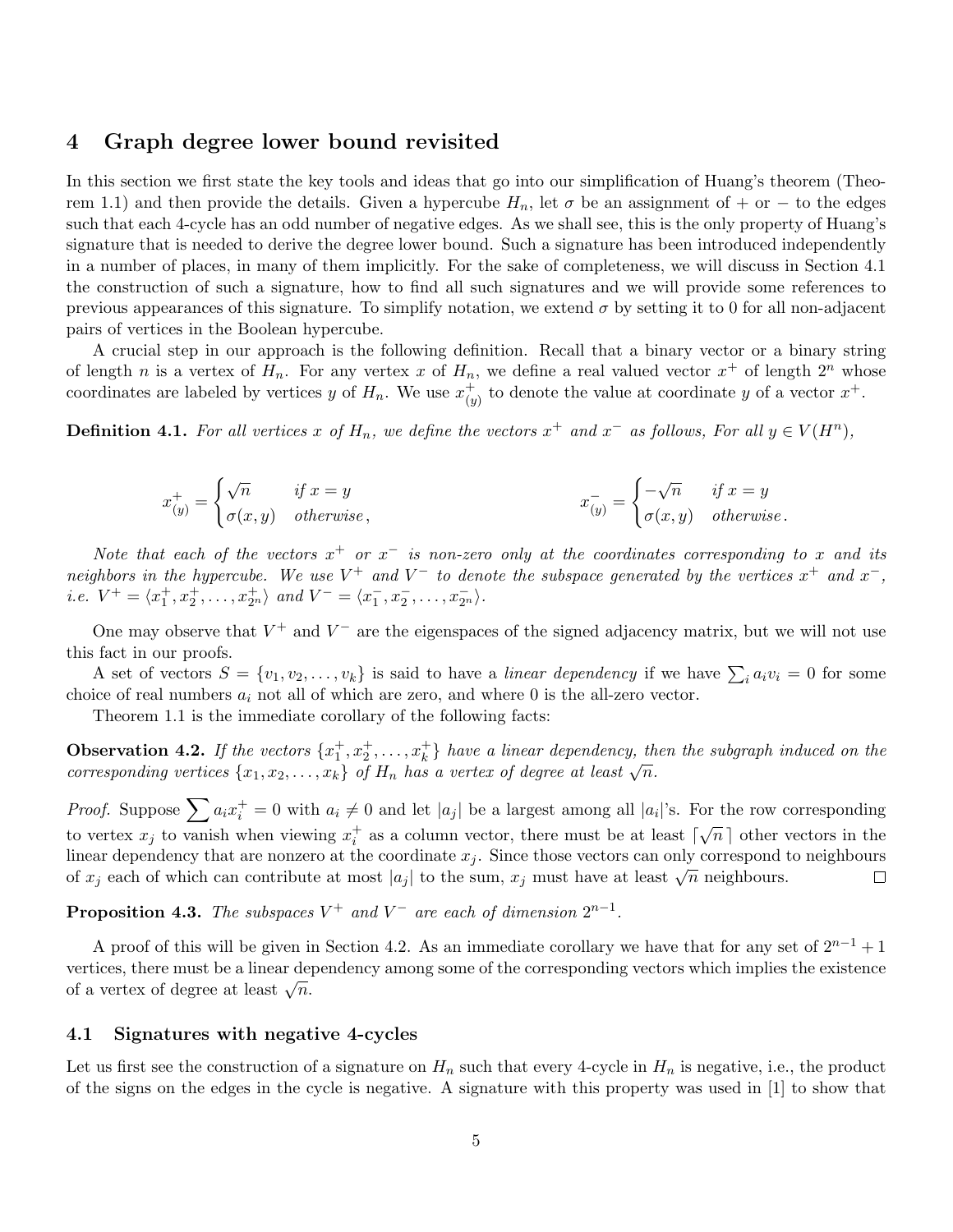one can choose nonzero weights on the edges to have exactly two eigenvalues for the corresponding weighted graph. This is implicit in the proof of Theorem 6.7 and its Corollary 6.9 in [1]. This is the same signature that was given by Huang inductively.

A signature with this property can easily be constructed on  $H_2$  which consists of a single  $C_4$ : assign to one or three edges a negative sign, and to the rest a positive sign.  $H_n$  is built recursively from two disjoint copies of  $H_{n-1}$  by adding a matching between corresponding vertices. Having found a signature  $\sigma_{n-1}$  for  $H_{n-1}$ , proceed as follows: in the first copy of  $H_{n-1}$  assign signs as in  $\sigma_{n-1}$ , and in the other copy assign signs complementary to that in  $\sigma_{n-1}$ . Finally, all edges in the matching are assigned the same sign. Observe that 4-cycles in each of the two copies inherit the property. The 4-cycles formed using two edges of the matching use corresponding edges from the two copies which are of opposite signs.

We point out that there are exactly  $2^{2n-1}$  signatures with this property on  $H_n$ . Given one such signature, one can get another by a *switch* at a vertex x of  $H_n$ , i.e. by switching the signs of edges incident on x. Observe that this operation does not change the sign of a cycle. In terms of matrices, this is equivalent to multiplying both the row and column of the adjacency matrix corresponding to x by  $-1$ . This does not change the eigenvalues and the corresponding eigenvectors are obtained by switching the sign at the  $x^{th}$  coordinate. One may apply a series of switches on all the vertices in a set  $X$ . A series of switches on the complement of  $X$  results in the same assignment and so there are  $2^{2^n-1}$  signatures.

On the other hand any signature with the property that all 4-cycles are negative is one of the signatures discussed above. This follows from the fact that the 4-cycles generate the cycle space of  $H_n$  and from the following Theorem of Zaslavsky.

**Theorem 4.4** (Zaslavsky [16, Theorem 3.2]). Given two signatures  $\sigma_1$  and  $\sigma_2$  of a graph G,  $\sigma_1$  is a switching of  $\sigma_2$  if and only if the sets of positive (or equivalently negative) cycles of  $(G, \sigma_1)$  and  $(G, \sigma_2)$  are the same.

# 4.2 Dimensions of  $V^+$  and  $V^-$

Here we show that both  $V^+$  and  $V^-$  have dimension  $2^{n-1}$  (Proposition 4.3). We first observe that each of these subspaces have dimension at least  $2^{n-1}$ . More generally we have:

**Proposition 4.5.** For any independent set I of vertices of  $H_n$ , the sets  $\{x^+|x \in I\}$  and  $\{x^-|x \in I\}$  are linearly independent.

*Proof.* Since I is an independent set and the vector  $x^+$  (resp.  $x^-$ ) is non-zero only at the coordinate x and its neighbors in the hypercube,  $x^+$  (resp.  $x^-$ ) is the only vector in  $\{y^+|y\in I, y\neq x\}$  (resp. in  $\{y^-|y\in I, y\neq x\}$ ) which is nonzero at the coordinate  $x$ .  $\Box$ 

Since the set of odd vertices (similarly even vertices) forms an independent set of size  $2^{n-1}$  in  $H_n$  we have:

**Corollary 4.6.** The dimension of vector spaces  $V^+$  and  $V^-$  are at least  $2^{n-1}$ , i.e.  $dim(V^+) \geq 2^{n-1}$ ,  $dim(V^-) \geq$  $2^{n-1}$ .

The fact that equality holds in each of these inequalities is a consequence of the following proposition.

**Proposition 4.7.** The subspaces  $V^+$  and  $V^-$  are orthogonal to each other.

We note that the choice of a signature where each 4-cycle is negative is key for this claim to hold.

*Proof.* We must show that for an arbitrary choice of vertices x and y (not necessarily distinct) the vectors  $x^+$ and  $y^-$  are orthogonal. Depending on the distance between x and y, we consider the following 4 cases: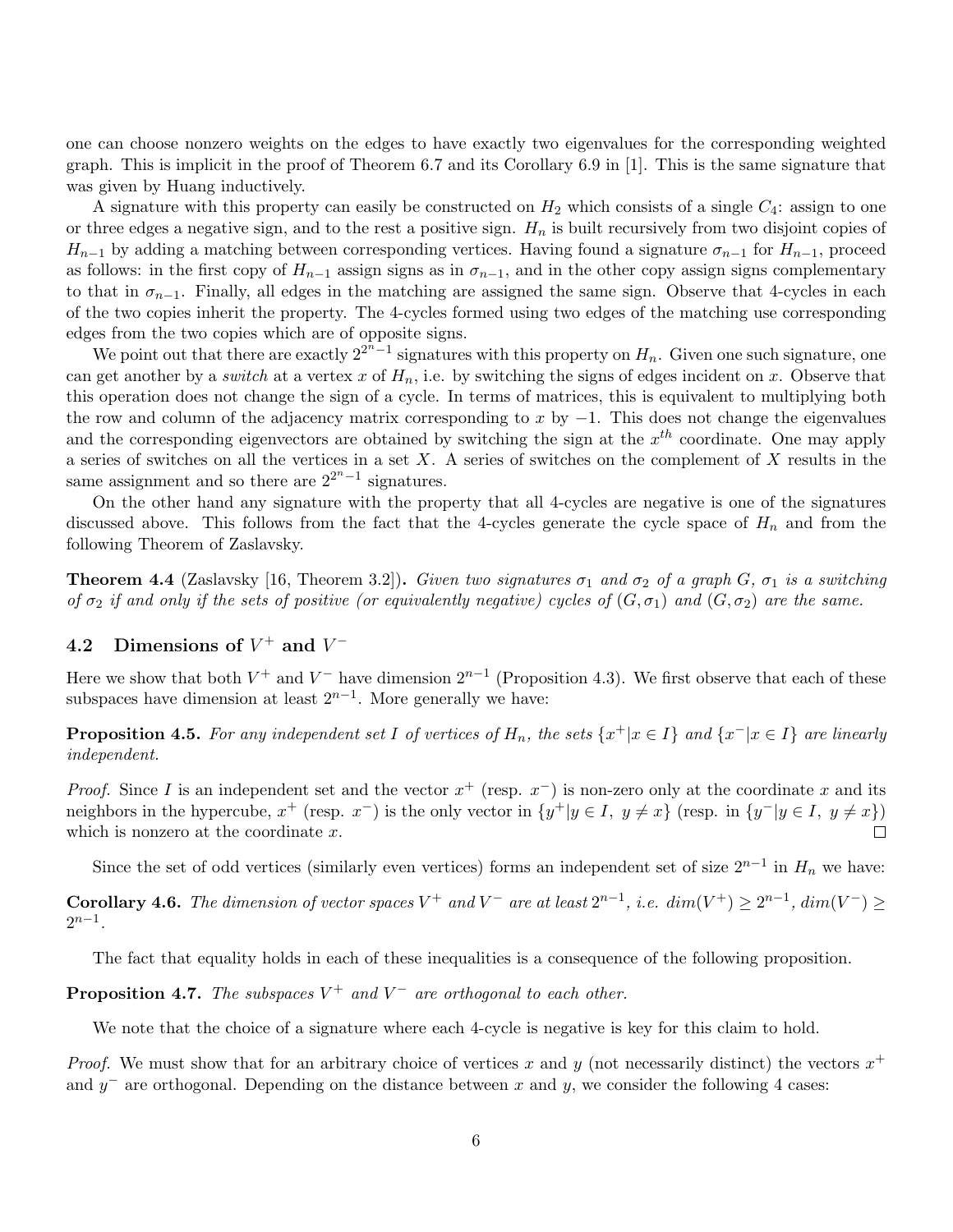**Case 1.** If  $x = y$ , then the non-zero terms in the inner product are at the coordinate x and its neighbors.

$$
\langle x^+, x^- \rangle = -\sqrt{n} \cdot \sqrt{n} + \sum_{z: z \sim x} (\sigma(x, z))^2 = -n + n = 0
$$

**Case 2.** If  $x \sim y$ , then the only non-zero coordinates in the inner product are x and y (since x and y do not share any common neighbours).

$$
\langle x^+, y^- \rangle = \sqrt{n}\sigma(x, y) - \sqrt{n}\sigma(x, y) = 0
$$

**Case 3.** If  $d_H(x, y) = 2$ , observe that there are exactly two vertices (say v and v') adjacent to both x and y. These form a 4-cycle and by the assumption on the signature  $\sigma$ ,  $\sigma(x, v)\sigma(v, y) = -\sigma(x, v')\sigma(y, v')$ . Therefore,

$$
\langle x^+, y^- \rangle = \sigma(x, v)\sigma(v, y) + \sigma(x, v')\sigma(y, v') = 0
$$

**Case 4.** If  $d_H(x, y) \geq 3$ , there are no common non-zero terms in the vectors and the inner product  $\langle x^+, y^- \rangle$  is trivially 0.

This completes the proof of orthogonality.

## 5 Strengthening Huang's result

Huang's proof yields a lower bound on the graph degree when the number of vertices is large enough. We can strengthen this result in two ways. First, we can weaken the hypothesis to any graph presenting a linear dependency regardless of the number of vertices in the linear dependency. Second, we can exploit the linear dependency further to extract more structural information about the graph, in addition to its largest degree.

### 5.1 Structural information from linear dependencies

We introduce the following terminology before going into our results. Consider a non-trivial linear relation F given as  $\sum$  $u \in U^{\text{odd}}$  $a_u u^+ = \sum$  $v \in U^{\text{even}}$  $b_v v^+$  where  $a_u$  and  $b_v$  are real numbers, allowed to be 0. We are interested in

cases where not all of the coefficients are 0 and in such cases F is called a nontrivial linear dependency. Let  $H_F$ denote the subgraph of the Boolean hypercube induced by the vertices of  $H_n$  which have a nonzero coefficient in  $F$ .

By Proposition 4.3, for any set K of vertices of  $H_n$  with  $|K| \geq 2^n + 1$  there exists a nontrivial linear dependency F such that  $V(H_F) \subseteq K$ . Thus the following theorem is stronger than the Theorem 1.2 stated in the introduction.

**Theorem 5.1.** Given a nontrivial linear dependency relation F on a subset of vertices in  $H_n$ , there exist vertices  $u \in U^{odd}$  and  $v \in U^{even}$  in  $H_F$  such that  $|N^F(u)| + |N^F_2(u)| \geq n$  and  $|N^F(v)| + |N^F_2(v)| \geq n$ .

The proof of this theorem will be given after a technical lemma. We would like to first point out a corollary of this theorem. This corollary is observed by taking a vertex  $u$  given by the theorem and considering its neighbor which has the largest degree in  $H_F$  among all neighbours of u.

**Corollary 5.2.** If F is a nontrivial linear dependency relation, there exists an edge  $(u, v)$  in  $H_F$  such that  $d_F(u) \times d_F(v) \geq n$ .

 $\Box$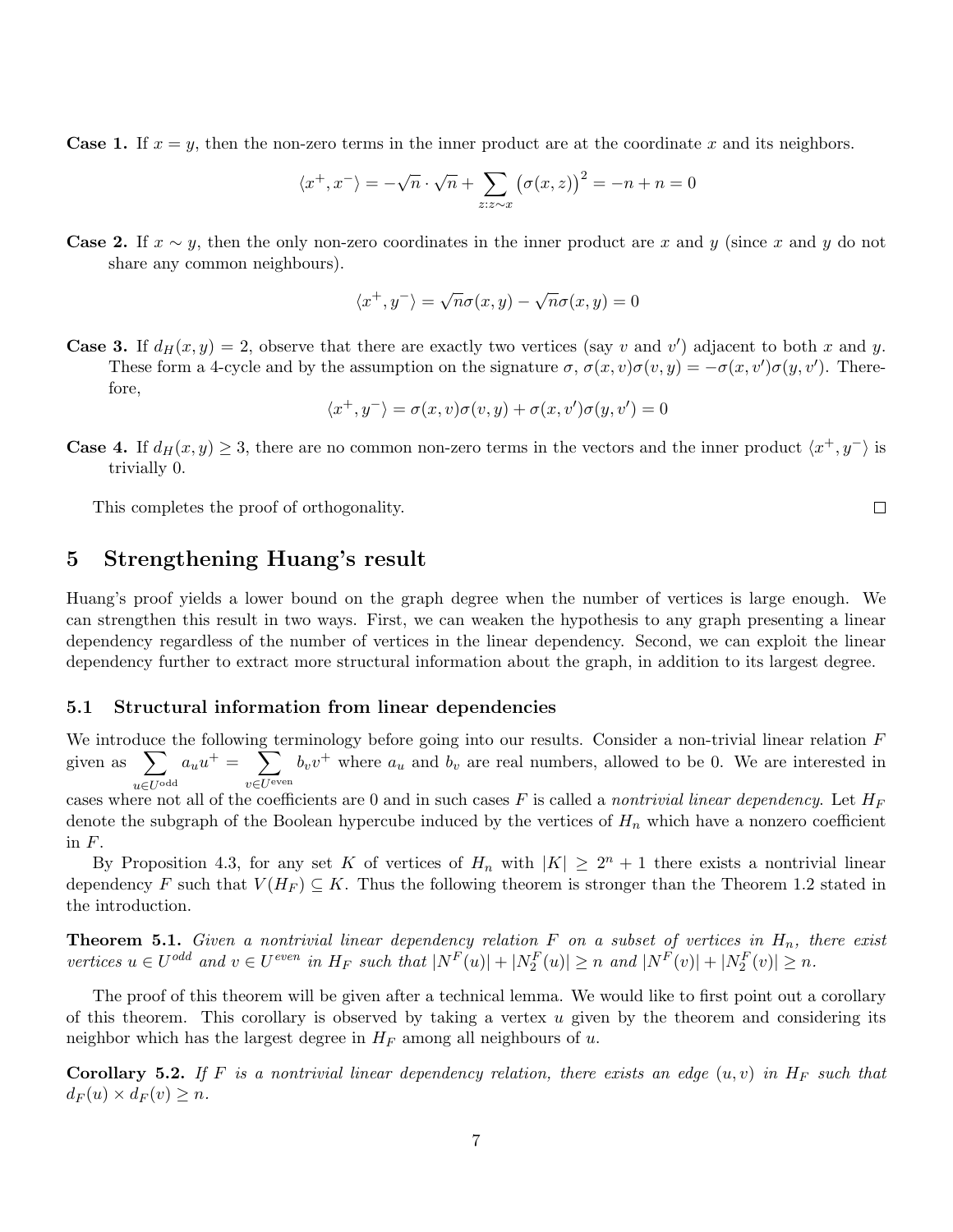We would like to point out that both Theorem 5.1 and its corollary are strictly stronger than their counterparts stated in the introduction because a linear dependency can happen in smaller sets, the smallest being of size  $n+1$  (see Section 6.3 for more details).

The key tool in the proof of Theorem 5.1 is Lemma 5.3 which follows. For any pair of vertices x and y at distance 2 in  $H_n$ , there are exactly two paths of length 2 connecting them. When there is a unique 2-path connecting x and y in H<sub>F</sub>, we extend the signature to  $\hat{\sigma}$  such that  $\hat{\sigma}_F(x, y) = \sigma(x, z)\sigma(z, y)$  where z is the unique common neighbor of x and y in  $H_F$ .

**Lemma 5.3.** Given a linear dependency F defined by  $\sum$  $u\in U^{odd}$  $a_u u^+ = \sum$  $v \in U^{even}$  $b_v v^+$ , for every vertex  $x \in H_F \cap U^{odd}$ and  $y \in H_F \cap U^{even}$  we have

$$
(n - d_F(x))a_x = \sum_{z \in N_2^F(x)} \hat{\sigma}_F(x, z)a_z, \quad and \quad (n - d_F(x))b_y = \sum_{t \in N_2^F(x)} \hat{\sigma}_F(t, y)b_t.
$$

*Proof of Lemma 5.3.* The vectors  $u^+, v^+$  are viewed as column vectors. In the linear dependency, consider the row corresponding to some arbitrary fixed coordinate  $x \in U^{\text{odd}}$ .

$$
\sqrt{n}a_x = \sum_{v \in N^F(x)} \sigma(x, v)b_v \tag{1}
$$

Similarly by considering the row corresponding to any coordinate  $v \in U^{\text{even}}$  we get:

$$
\sqrt{n}b_v = \sum_{u \in N^F(v)} \sigma(u, v)a_u.
$$
\n(2)

Multiplying both sides of Equation (1) by  $\sqrt{n}$  we have:

$$
na_x = \sum_{v \in N^F(x)} \sigma(x, v) \sqrt{n} b_v.
$$
\n(3)

Replacing each  $\sqrt{n}b_v$  on the right side of Equation (3) by the corresponding right side of Equation 2, we have:

$$
na_x = \sum_{v \in N^F(x)} \sum_{u \in N^F(v)} \sigma(u, v)\sigma(v, u)a_u.
$$
\n(4)

On examining the right side of this identity we make two key observations. The first is that  $a_x$  appears for each v in its neighbourhood with a coefficient  $\sigma(x, v)^2 = 1$ . The second, which is based on the main property of the signature we have chosen to work with, is that if a vertex  $u, u \neq x$ , appears on the right hand side twice, then the sum of its coefficients is 0 (this is equivalent to saying  $\sigma(x, v_1)\sigma(v_1, u) = -\sigma(x, v_2)\sigma(v_2, u)$  where  $x, v_1, u, v_2$  is a 4-cycle in  $H_F$ ).

Rearranging the terms and simplifying gives  $(n - d_F(x))a_x = \sum$  $\hat{\sigma}_F(x, u)a_u$ , as claimed. The proof of  $u \in N_2^F(x)$ the identity for the vertices in  $U^{\text{even}}$  is analogous.  $\Box$ 

We can now complete the proof of the statement about the second neighborhood of vertices in  $H_F$ .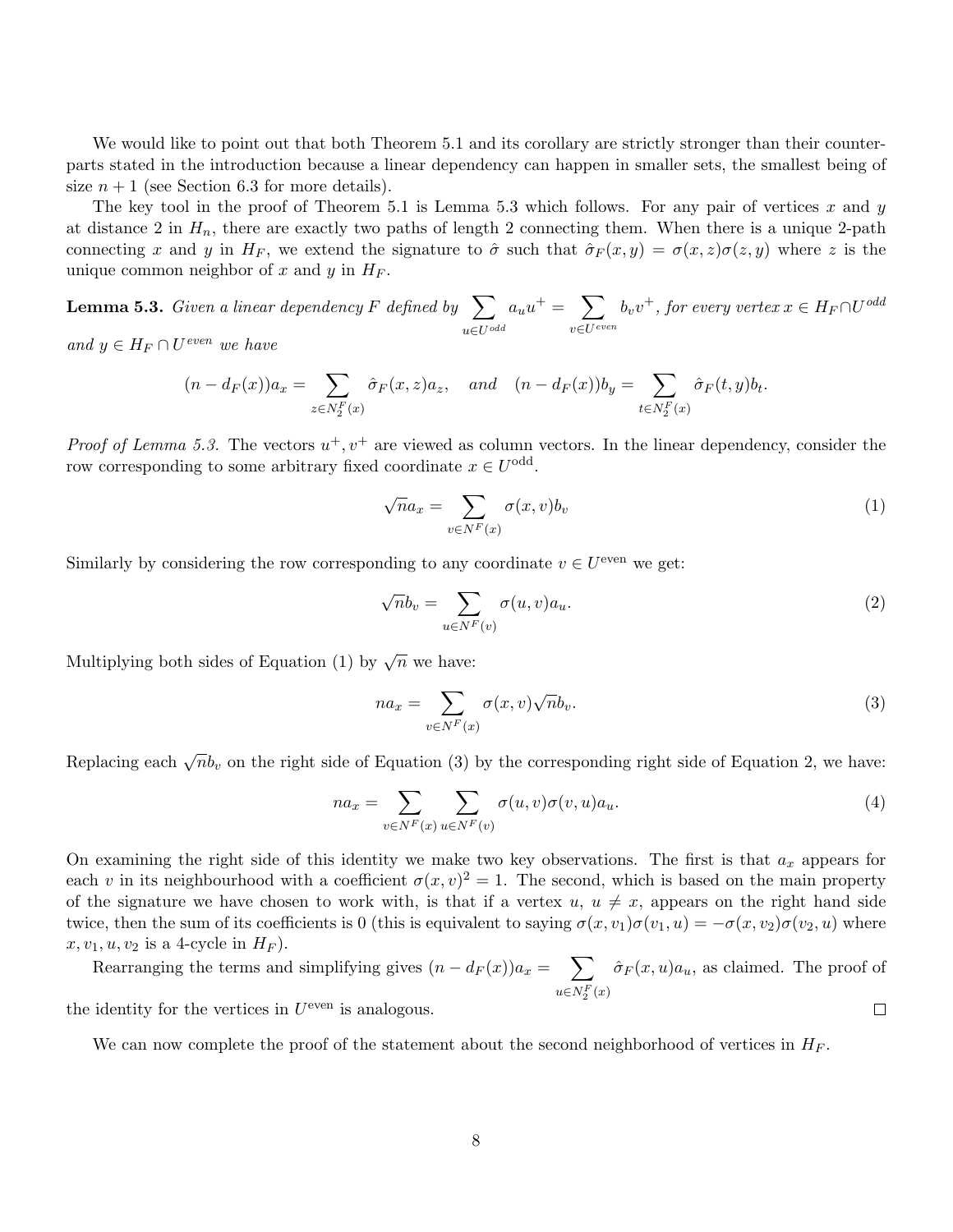*Proof of Theorem 5.1.* Consider a (nontrivial) linear dependency  $\sum$  $u \in U^{\text{odd}}$  $a_u u^+ = \sum$  $v \in U^{\text{even}}$  $b_v v^+$  and let  $|a_x|$  =

 $\max_{z \in U$ <sup>odd</sup> {|a<sub>z</sub>|}. Observe that  $a_x \neq 0$  by our assumption on F. Now consider the identity  $(n - d_F(x))a_x =$  $\sum$  $z \in N_2^F(x)$  $\hat{\sigma}_F(xz)a_z$ . Since  $|a_z| \le |a_x|$ , there should be at least  $n - d_F(x)$  values of  $a_z$  which are nonzero for this

identity to hold.

An analogous argument follows for the other part by taking the maximum value over  $|b_v|$ .

 $\Box$ 

The following, which immediately follows from Corollary 5.2, is already stronger than Theorem 1.1 because the dimension of  $V^+$  is  $2^{n-1}$ . It is a strictly stronger statement because linear dependency may occur over much smaller sets of vertices.

**Corollary 5.4.** If F is a nontrivial linear dependency relation, then there exists a vertex u in  $H_F$  such that  $d_F(u) \geq \sqrt{n}$ .

### 5.2 From linear dependency to sensitivity

Finally, we derive a stronger upper bound on the polynomial degree of a boolean function.

**Theorem 5.5.** For any Boolean function f,  $\deg(f) \leq s_0(f)s_1(f)$ .

*Proof.* If  $deg(f)$  is d, we can concentrate on a function  $f'$  of degree d on d variables by setting the variables outside of the largest monomial to 0. This can only decrease the sensitivity. Recall that Observation 4.2 states that any linear dependency among the vectors of  $V^+$  corresponding to a set of vertices F implies the existence that any linear dependency among the vectors of  $V^+$  corresponding to a set of vertices  $F$  implies the existence of a vertex with graph degree at least  $\sqrt{d}$ . From Gotsman and Linial (see Theorem 3.3), we know that th sensitivity with respect to  $f$  of input  $x$  is the graph degree of a vertex  $x$  in the bipartite subgraph induced by  $F = (f^{-1}(0) \cap U^{\text{even}}) \cup (f^{-1}(1) \cap U^{\text{odd}})$  or  $F' = (f^{-1}(1) \cap U^{\text{even}}) \cup (f^{-1}(0) \cap U^{\text{odd}})$  depending on  $f'(x)$  and the parity of  $|x|$ . Since  $f'$  has full polynomial degree, it is not parity-balanced. Therefore one of these bipartite subgraphs has at least  $2^{d-1} + 1$  vertices. Since the dimension of  $V^+$  is  $2^{d-1}$ , any set of  $2^{d-1} + 1$  vectors from  $V^+$  has a linear dependency and the larger of the two induced subgraphs, say F wlog, has a linear dependency.  $V^+$  has a linear dependency and the larger of the two induced subgraphs, say  $F$  wiog, has a linear dependency.<br>Therefore, there exists some vertex in this induced subgraph that has graph degree at least  $\sqrt{d}$ . This p Therefore, there exists some vertex in this induced subgraph that has graph degree at least  $\sqrt{a}$ . This p that the sensitivity of the function is at least  $\sqrt{d} = \sqrt{\deg(f)}$  as d is the degree of the original function f.

For the stronger statement, we use Corollary 5.2, which says that in any non-trivial linear dependency, there exists an edge  $(u, v)$  in the subgraph F such that  $d_F(u)d_F(v) \geq d$ . By definition of F,  $f'(u) \neq f'(v)$ , so  $s_0(f)s_1(f) \geq s_0(f')s_1(f') \geq d = \deg(f).$  $\Box$ 

Notice that we have proven something stronger, which is that the lower bound on  $s_0$  and  $s_1$  is achieved on inputs at Hamming distance 1.

Since by Theorem 3.2 bs $(f) \leq \deg(f)^2$ , we get the following polynomial relation between sensitivity and block sensitivity.

**Corollary 5.6.** For any Boolean function f,  $bs(f) \leq s_0(f)^2 s_1(f)^2$ .

### 5.3 Application of the degree bound

For many known functions,  $s_0(f)s_1(f) \geq n$ . It was suggested by Kenyon and Kutin [10] that for most "interesting" functions, this was the case, making it difficult to find cases where  $s_0(f)s_1(f)$  gives a non-trivial upper bound on degree. One such family of functions was given by Chakraborty[3, 4]. To present this family of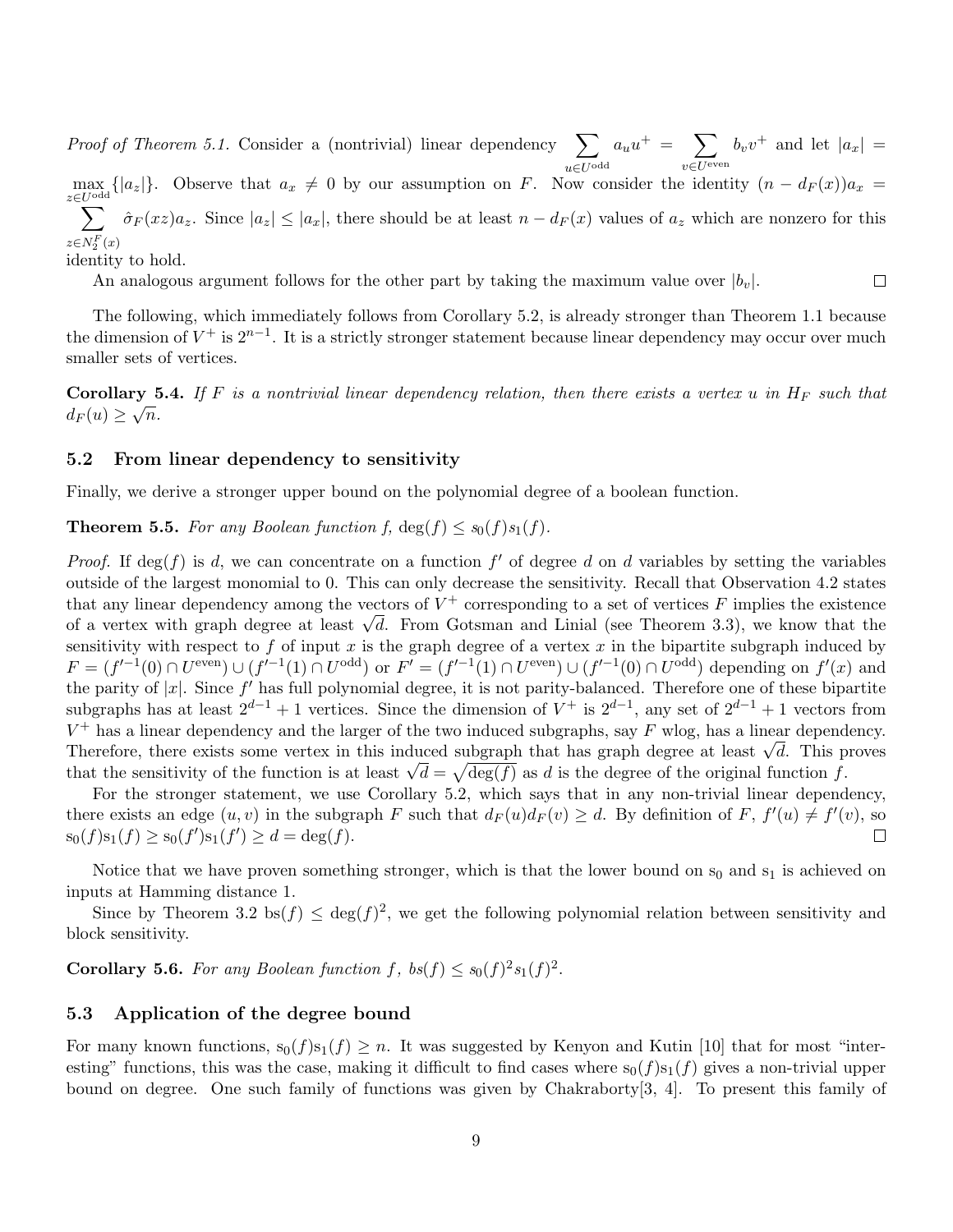functions we use notation from regular expressions, where a set represents alternative, juxtaposition represents concatenation, and exponents represent repetition.

**Definition 5.7.** Given positive integer  $k \geq 8$  and integer  $n \geq k^2$ , the Chakraborty function  $f_{n,k}$  is defined using the following auxiliary function  $g_k: \{0,1\}^{k^2} \mapsto \{0,1\}.$ 

$$
g_k(x) = 1 \iff x \in 110^{k-2} (11111 \Sigma^{k-5})^{k-2} 11111 \Sigma^{k-8} 111
$$

where  $\Sigma = \{0,1\}$ . The function  $f_{n,k}: \{0,1\}^n \mapsto \{0,1\}$  evaluates to 1 if and only if there exists a (consecutive) substring z of length  $k^2$  such that  $g(z) = 1$ .

An alternate definition of the auxiliary function  $g_k$  can be given by defining the set  $C_k$  of  $k^2$ -length strings on which  $g_k$  evaluates to 1. To define  $C_k$ , we first partition the  $k^2$  coordinates into k blocks of k consecutive coordinates. A binary vector of length  $k^2$  is in  $C_k$  iff in the first block the first two positions are 1's followed by  $k-2$  0's, in all the other blocks the starting five positions are 1's, and the last block ends with three 1's (the other positions in these blocks are unconstrained).

Chakraborty showed the following properties.

**Proposition 5.8** ([3, 4]). For any  $k \leq \sqrt{n}$ ,

- 1.  $s_0(f_{n,k}) = \frac{n}{k^2}, s_1(f_{n,k}) = k.$
- 2.  $bs(f_{n,k}) = \frac{n}{k}$

Using Theorem 5.5, we give a new upper bound on the polynomial degree of  $f_{n,k}$ .

Proposition 5.9. For any  $k \leq \sqrt{n}$ .

$$
1. \deg(f_{n,k}) \leq \frac{n}{k}.
$$

2. 
$$
\deg(f_{n,k}) \geq \sqrt{\frac{n}{k}}
$$
.

Proof. The first item is immediate from Theorem 5.5 and Proposition 5.8. For the second item we use the upper bound  $bs(f) \leq deg(f)^2$  (Theorem 3.2).  $\Box$ 

### 6 Further discussion

In this section we look at some further implications of techniques developed in the previous sections. We look at how they can be used to prove analogous results in weighted hypercubes and what they imply for cases where the maximum degree of the subgraph is close to  $\sqrt{n}$ .

### 6.1 Weighted version

Let  $\{a_i\}$  for  $i = 1, 2, \ldots, n$  be a sequence of non zero real values. Consider the following weight assignment to the edges of  $H_n$ : if the edge  $(x, y)$  corresponds to the coordinate i (i.e., x and y differ only at the coordinate i), then the edge  $(x, y)$  is assigned a weight  $a_i$ . Furthermore, we multiply the weight of the edge  $(x, y)$  to the signature of the edge  $\sigma(xy)$  which was defined in the previous sections. The adjacency matrix of the corresponding signed weighted graphs has exactly two eigenvalues:  $\pm \sqrt{a_1^2 + a_2^2 + \ldots + a_n^2}$ . This would follow from Theorem 6.7 of [1] if one follows the proof steps to complete the proof of Corollary 6.9 starting with  $K_2$ . However, without the use of this fact and with a modification of our proof of Theorem 1.1, we can give a proof of the following weighted version of Huang's theorem, first proved by Mathews[12] using Clifford algebras.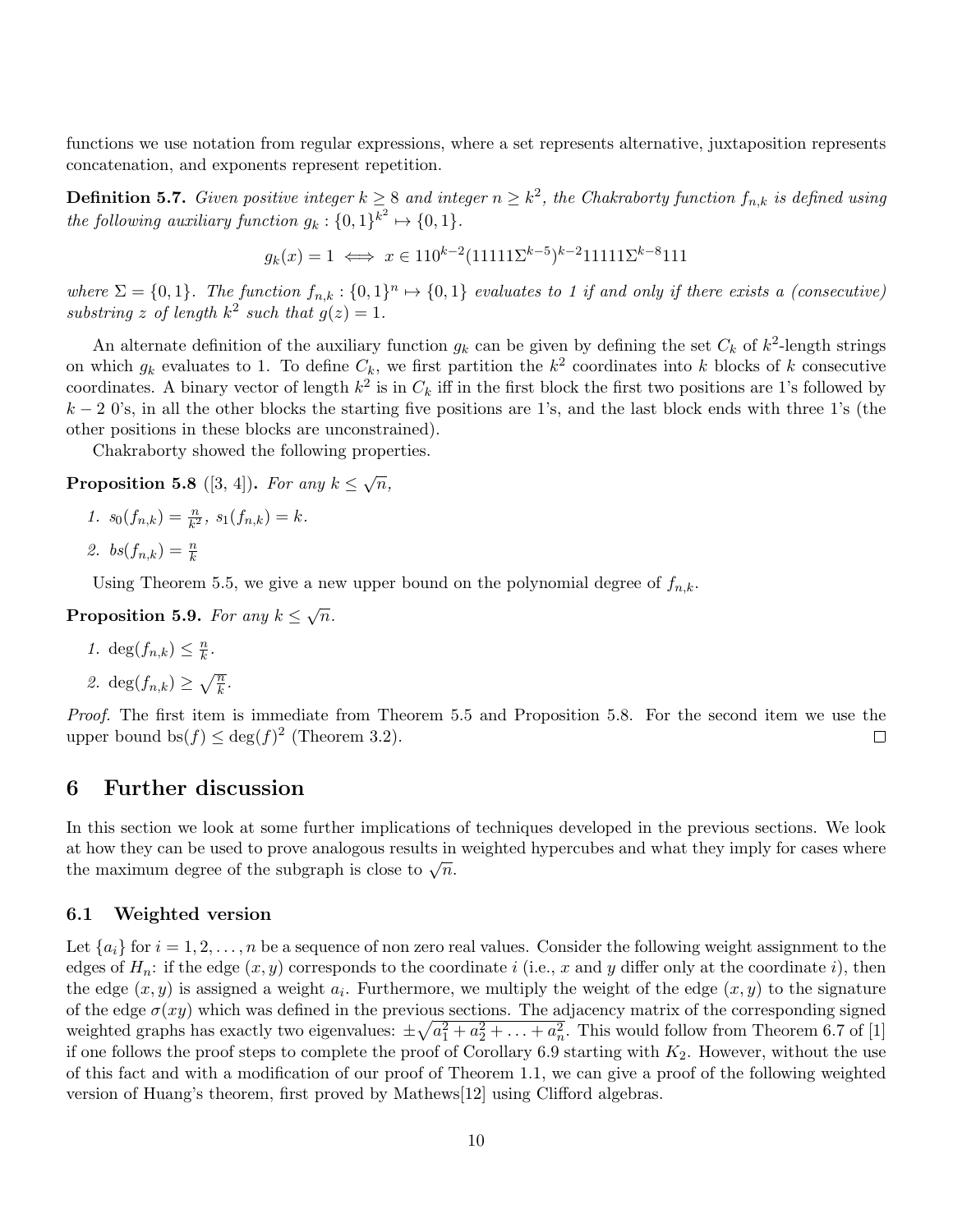**Theorem 6.1.** Given a weighted hypercube  $H_n$  where the edges corresponding to coordinate i are given a weight  $a_i$  with  $a_i \neq 0$ , in the induced subgraph corresponding to any set of  $2^{n-1} + 1$  vertices, there exists a vertex x whose sum of weights of incident edges is at least  $\sqrt{a_1^2 + a_2^2 + \ldots + a_n^2}$ .

*Proof.* Once the definitions of the vectors  $x^+$  and  $x^-$  are modified, the rest of the proof is exactly the same. The  $x^{th}$  coordinate of  $x^+$  is set as  $\sqrt{a_1^2 + a_2^2 + \ldots + a_n^2}$  and that of  $x^-$  is set as  $-\sqrt{a_1^2 + a_2^2 + \ldots + a_n^2}$ . If y is adjacent to x and  $y = x + e_i$ , then the  $y^{th}$  coordinate of both  $x^+$  and  $x^-$  is set as  $\sigma(xy)a_i$ . All other coordinates are set to 0. Е

We note that methods of Section 5 can apply to this weighted version to get analogous stronger results.

#### 6.2 Tightness

To summarize our result, what we have proved here is that in a subgraph induced by a set of vertices with a linear To summarize our result, what we have proved here is that in a subgraph mode of by a set of vertices with a mean<br>dependency, the maximum degree lies between n and  $\sqrt{n}$ , with both extremities being tight. Furthermore, we proved that the closer we are to the lower bound the more vertices we must have from the second neighbourhood of a vertex with maximum degree. However this is not the limit of our approach, it can imply more vertices from the third neighbourhood and so on. While we do not yet have the strongest claim to present, we have the following observation in the case where the maximum degree is exactly  $\sqrt{n}$  (assuming that n is a perfect the following observation in the case where the maximum degree is exactly  $\sqrt{n}$  (assuming that n is a perfect square).

**Theorem 6.2.** If F is a nontrivial linear dependency relation and  $H_F$  has maximum degree exactly  $\sqrt{n}$ , then **Theorem 6.2.** If T is a nontrious integratemently relation the vertices in  $H_F$  of degree  $\sqrt{n}$  induces a  $\sqrt{n}$ -regular subgraph.

This theorem is corollary of our proof of Observation 4.2 and its details is left to the reader.

The folklore example of AND-of-ORs function, defined below, exhibits such a behaviour. Let  $n = k^2$  and  $B_1, B_2, \ldots, B_k$  be a partition of n coordinates into k blocks each of size k. The AND-of-ORs function assigns to an input x a value 1 if for each  $B_i$ , x has a 1 in at least one coordinate of  $B_i$  and it assigns 0 to x otherwise. We refer to [7] and references therein for details about this function.

### 6.3 Linear dependency

We remark that the vectors  $x^+$  and  $x^-$  were built by further investigating Huang's proof using eigenvalues. The we remark that the vectors x and x were built by further investigating ritually s proof using eigenvalues. The set  $V^+$  generated by  $\{x^+ \mid x \in V(H_n)\}$  is the eigenspace corresponding to the eigenvalues  $\sqrt{n}$  of the inci matrix of the signed graph  $(H_n, \sigma)$  and the set  $V^-$  generated by  $\{x^- | x \in V(H_n)\}$  is eigenspace corresponding to the eigenvalue  $-\sqrt{n}$ . This provides an alternate proof for the fact that  $V^+$  is orthogonal to  $V^-$  and that each is of dimension (at most)  $2^{n-1}$ .

Our approach to this problem suggests a strong connection between linear dependency of the vectors  $x_i^+$  in the study of the sensitivity of a function. It is, therefore, intriguing to ask:

## **Problem 6.3.** What are the (minimal) subsets of  $V^+$  that are linearly dependent?

The smallest linear dependency is among a vertex and all its neighbours:

$$
x^{+} = \frac{1}{\sqrt{n}} \sum_{y \sim x} \sigma(xy) y^{+}.
$$

On the other hand for linearly independent sets, the easiest examples are sets I of vectors  $x^+$ 's where for every vector  $x^+ \in I$  there exists a coordinate  $u \in V(H_n)$  such that  $x^+$  is the only vector in I that is nonzero at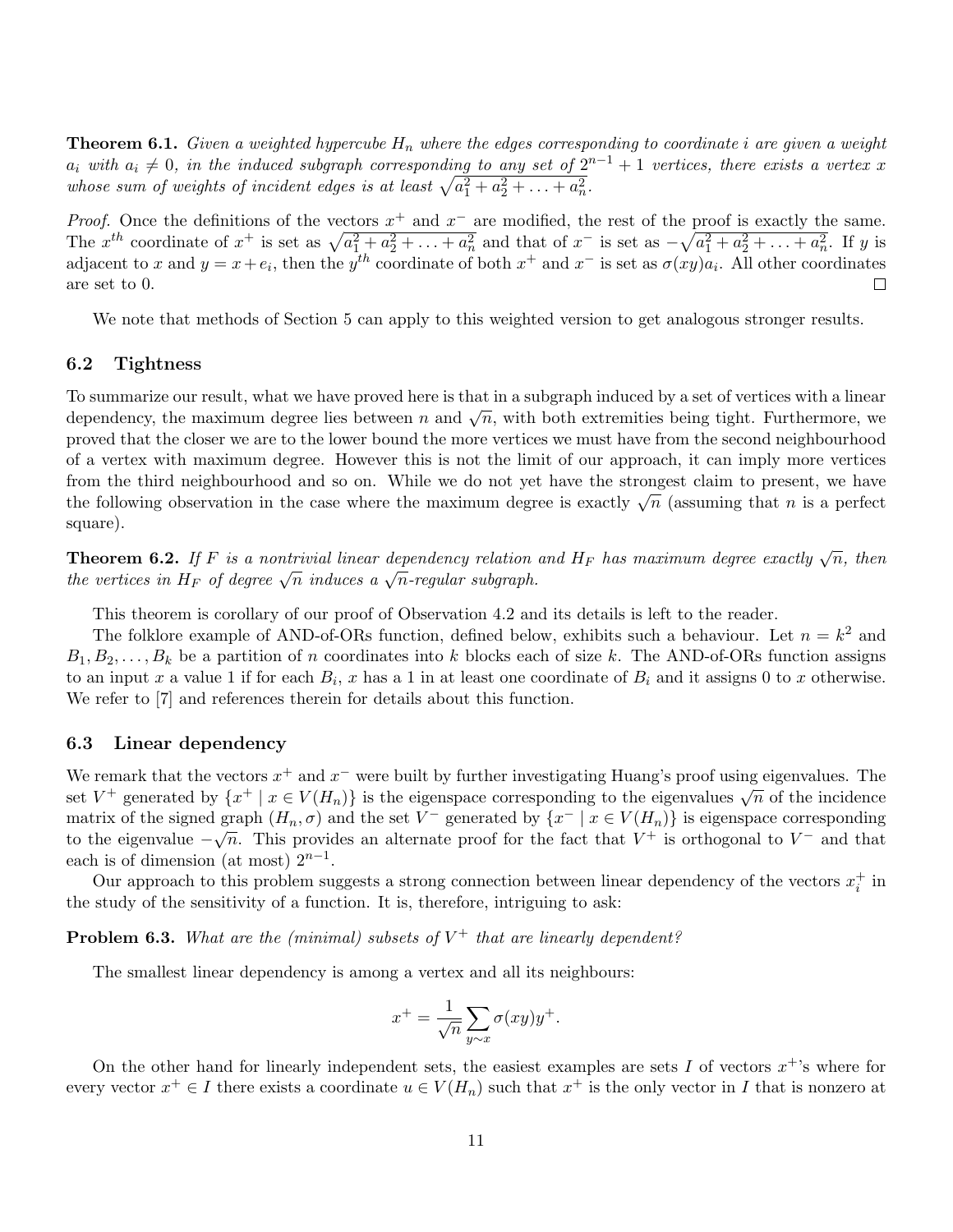u. We call such a linearly independent set a basic linearly independent set. The main example of a basic linearly independent set is the set  $\{u^+ \mid u \in U^{\text{odd}}\}$  or  $\{v^+ \mid v \in U^{\text{even}}\}$ . Each of these sets provides an orthogonal basis for the  $V^+$ .

Another example of basic linearly independent set is the set of all  $u^+$  where, for a fixed i, the i<sup>th</sup> coordinate of u is 1. Then for each  $u^+$  of this set, the vector  $u^+$  is the only vector of the set that is not 0 at the coordinate  $u + e_i$ . Thus taking all such vectors provides another basis for  $V^+$ , but this basis is no longer an orthogonal one. The proof of Huang's result given by Knuth in [11] uses one such basis with  $i = n$ .

# Acknowledgement

This work is supported by the ANR-France project HOSIGRA (ANR-17-CE40-0022). This project has received funding from the European Union's Horizon 2020 research and innovation program under the Marie Sklodowska-Curie grant agreement No 754362.

# References

- [1] Ahmadi, B., Alinaghipour, F., Cavers, Michael S.and Fallat, S., Meagher, K., and Nasser, S. Minimum number of distinct eigenvalues of graphs. Electronic Journal of Linear Algebra 26, 45 (2013), 673–691.
- [2] BUHRMAN, H., AND DE WOLF, R. Complexity measures and decision tree complexity: A survey. Theor. Comput. Sci. 288, 1 (Oct. 2002), 21–43.
- [3] Chakraborty, S. Sensitivity, block sensitivity and certificate complexity of boolean functions. Master's thesis, The University of Chicago, 2010.
- [4] CHAKRABORTY, S. On the sensitivity of cyclically-invariant Boolean functions. Discrete Mathematics  $\mathcal{C}$ Theoretical Computer Science Vol. 13 no. 4 (2011).
- [5] GOTSMAN, C., AND LINIAL, N. The equivalence of two problems on the cube. *Journal of Combinatorial* Theory, Series A 61, 1 (1992), 142–146.
- [6] Gu, Y., and Qi, X.-L. Majorana fermions and the sensitivity conjecture. arXiv 1908.06322, 2019.
- [7] Hatami, P., Kulkarni, R., and Pankratov, D. Variations on the Sensitivity Conjecture. No. 4 in Graduate Surveys. Theory of Computing Library, 2011.
- [8] Huang, H. Induced subgraphs of hypercubes and a proof of the sensitivity conjecture. Annals of Mathematics 190, 3 (2019), 949–955.
- [9] Karasev, R. Huang's theorem and the exterior algebra. Tech. Rep. 1907.11175, arXiv, 2019.
- [10] Kenyon, C., and Kutin, S. Sensitivity, block sensitivity, and l-block sensitivity of boolean functions. Inf. Comput. 189, 1 (Feb. 2004), 43–53.
- [11] Knuth, D. E. A computational proof of Huang's degree theorem, 2019. Manuscript, 28 July, revised 3 August, https://www.cs.stanford.edu/ knuth/papers/huang.pdf.